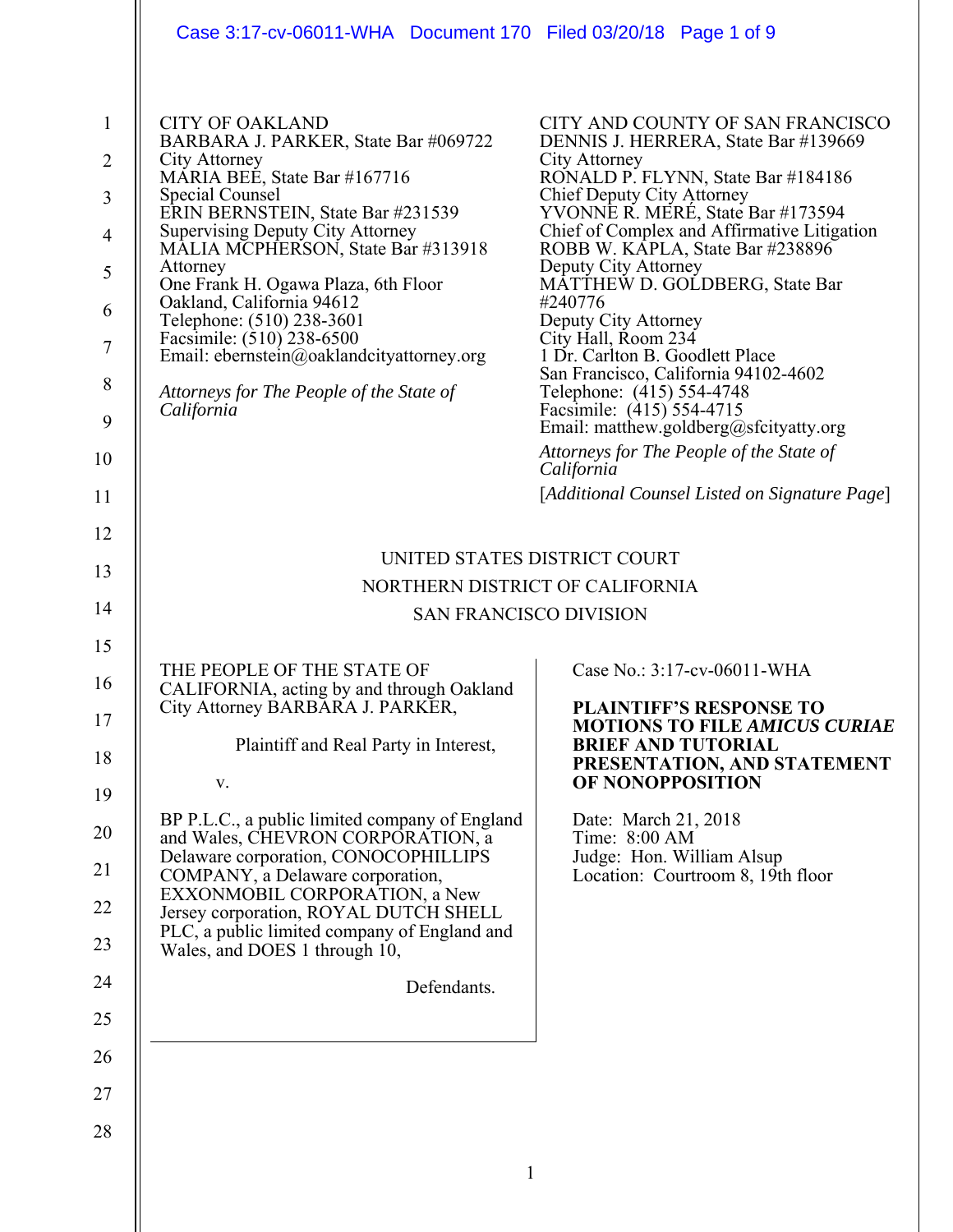|                                                                                        | Case 3:17-cv-06011-WHA Document 170 Filed 03/20/18 Page 2 of 9                                                                                                                                                                                                                                                                                                                                                                                                                                                                                                                                                                                                                                                                                                                                                                                                                                                                                                                                                                                                                                                                                                                                                                                                                                                                                                             |
|----------------------------------------------------------------------------------------|----------------------------------------------------------------------------------------------------------------------------------------------------------------------------------------------------------------------------------------------------------------------------------------------------------------------------------------------------------------------------------------------------------------------------------------------------------------------------------------------------------------------------------------------------------------------------------------------------------------------------------------------------------------------------------------------------------------------------------------------------------------------------------------------------------------------------------------------------------------------------------------------------------------------------------------------------------------------------------------------------------------------------------------------------------------------------------------------------------------------------------------------------------------------------------------------------------------------------------------------------------------------------------------------------------------------------------------------------------------------------|
| $\mathbf{1}$<br>$\overline{2}$<br>3<br>4<br>5<br>6<br>$\tau$<br>$8\,$<br>9             | THE PEOPLE OF THE STATE OF<br>Case No.: 3:17-cv-06012-WHA<br>CALIFORNIA, acting by and through the San<br>Francisco City Attorney DENNIS J. HERRERA,<br><b>PLAINTIFF'S RESPONSE TO</b><br>Plaintiff and Real Party in Interest,<br><b>MOTIONS TO FILE AMICUS CURIAE</b><br><b>BRIEF AND TUTORIAL</b><br>PRESENTATION, AND STATEMENT<br>V.<br>OF NONOPPOSITION<br>BP P.L.C., a public limited company of England<br>and Wales, CHEVRON CORPORATION, a<br>Delaware corporation, CONOCOPHILLIPS<br>Date: March 21, 2018<br>COMPANY, a Delaware corporation, EXXON<br>Time: 8:00 AM<br>MOBIL CORPORATION, a New Jersey<br>Judge: Hon. William Alsup<br>corporation, ROYAL DUTCH SHELL PLC, a<br>Location: Courtroom 8, 19th floor<br>public limited company of England and Wales,<br>and DOES 1 through 10,<br>Defendants.                                                                                                                                                                                                                                                                                                                                                                                                                                                                                                                                                     |
| 10<br>11                                                                               |                                                                                                                                                                                                                                                                                                                                                                                                                                                                                                                                                                                                                                                                                                                                                                                                                                                                                                                                                                                                                                                                                                                                                                                                                                                                                                                                                                            |
| 12<br>13<br>14<br>15<br>16<br>17<br>18<br>19<br>20<br>21<br>22<br>23<br>24<br>25<br>26 | The People respond herein to the recent motions by certain individuals seeking leave to file<br>an amicus brief (ECF 153) and to make a presentation in response to the Court's tutorial request<br>(ECF 157). The People do not oppose either motion. But the People do wish to advise the Court that<br>publicly available information <sup>1</sup> indicates that $(1)$ the principal amici and one of their attorneys are<br>affiliated with the Heartland Institute, an organization with ties to the fossil fuel industry, (2) one of<br>the amici has received large sums of money directly from defendant Exxon Mobil Corporation and<br>from the American Petroleum Institute, (3) the amici are (with one exception, who presents other<br>issues of which the Court should be aware) not climate scientists, and the principal amicus has a<br>history of misstatements on a bizarre range of topics, including Barack Obama's birth certificate and<br>his own cure for HIV, and (4) two of the individuals seeking to file a presentation in response to the<br>Court's tutorial request are current board members of the CO <sub>2</sub> Coalition, an organization whose<br>board of directors and board of advisors include retired employees of defendant ExxonMobil<br>Corporation ("Exxon") with backgrounds in business, communications and marketing. |

<sup>&</sup>lt;sup>1</sup> The statements below are largely based on statements by the amici or their lawyers about themselves, or on reporting by third parties such as the *New York Times*.

27

28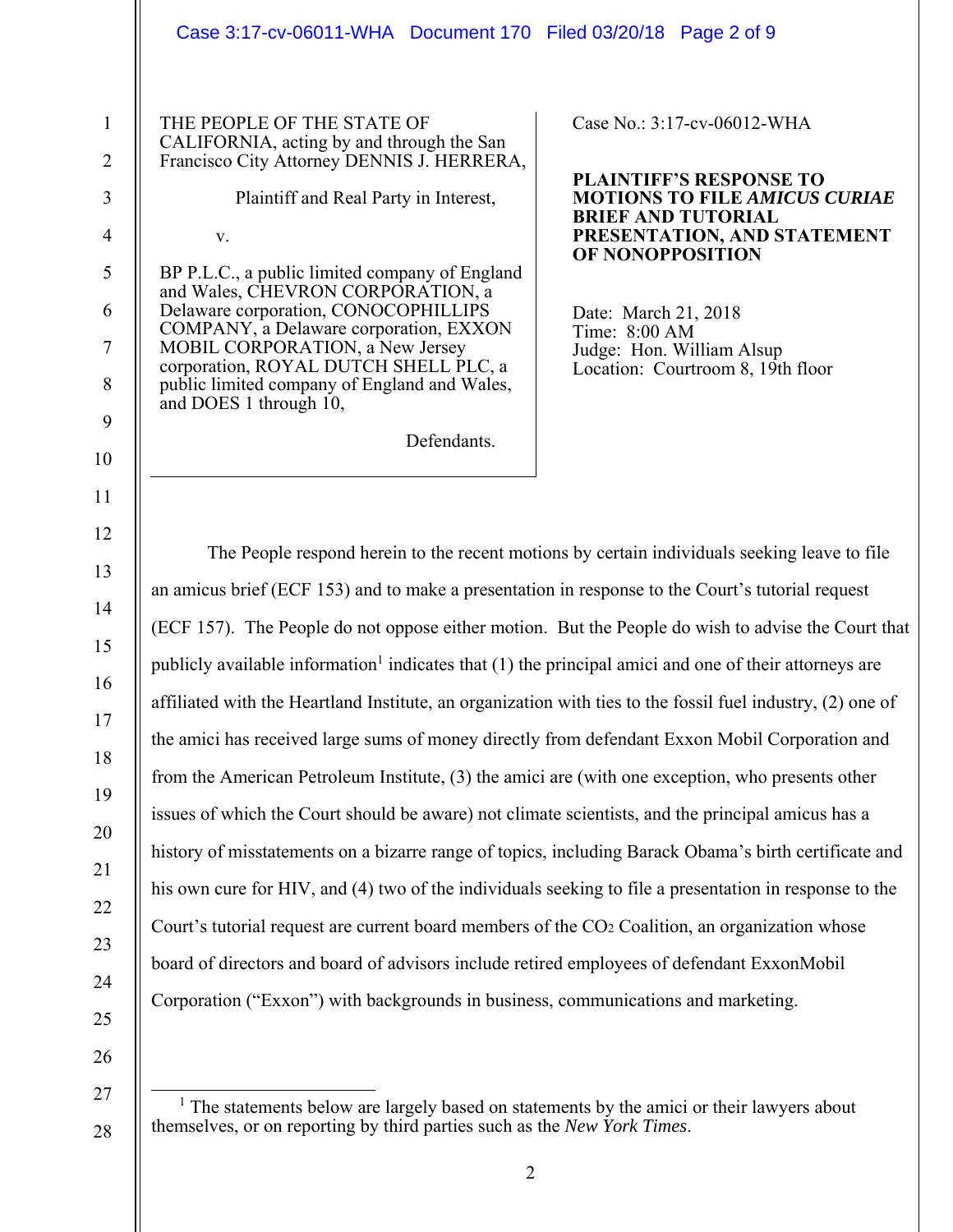1

## **ARGUMENT**

| $\overline{2}$ | First, the proposed amicus brief states that some of the amici have "in the past, received                                                                                                                                                 |
|----------------|--------------------------------------------------------------------------------------------------------------------------------------------------------------------------------------------------------------------------------------------|
| 3              | research grants or expenses from coal-owning interests, though most [amici] have never received                                                                                                                                            |
| $\overline{4}$ | such grants or expenses and none has done so for some years." Br. $6, \P 3$ . But the proposed amicus                                                                                                                                      |
| 5              | brief shows several connections to the Heartland Institute, an organization tied to the fossil fuel                                                                                                                                        |
| 6              | industry. One of the two attorneys on the brief identifies himself as a lawyer for Heartland, and the                                                                                                                                      |
| $\overline{7}$ | first four proposed amici (Monckton, Soon, Legates, and Briggs) are also affiliated with Heartland;                                                                                                                                        |
| $\,8\,$        | three are explicitly listed by Heartland as its "policy advisors." <sup>2</sup> And Heartland has a well-known                                                                                                                             |
| 9              | history of attacking scientific conclusions to gratify its corporate funders, including defendant Exxon                                                                                                                                    |
| 10             | Mobil Corporation. Between 1997 and 2006 Heartland reportedly received at least \$676,000 directly                                                                                                                                         |
| 11             | from Exxon or its predecessors or subsidiaries; <sup>3</sup> at one time Heartland's "Government Relations"                                                                                                                                |
| 12             | Advisor" was apparently an Exxon executive. <sup>4</sup> Heartland previously accepted money from Philip                                                                                                                                   |
| 13             | Morris, and its solicitations for more cash boasted about its prior attacks on the science on second-                                                                                                                                      |
| 14             | hand smoke and its publication of articles like "Joe Camel Is Innocent." <sup>5</sup> Heartland is a veteran anti-                                                                                                                         |
| 15             | science mercenary.                                                                                                                                                                                                                         |
| 16             | <b>Second</b> , Willie Soon – the amicus listed second in the proposed brief – is known to have                                                                                                                                            |
| 17             | accepted more than \$1.2 million from the fossil-fuel industry, including Exxon and the American                                                                                                                                           |
| 18             | Petroleum Institute (an organization supported by all Defendants directly or through their                                                                                                                                                 |
| 19             |                                                                                                                                                                                                                                            |
| 20             |                                                                                                                                                                                                                                            |
| 21             | <sup>2</sup> See https://www.heartland.org/about-us/who-we-are/lord-christopher-monckton;                                                                                                                                                  |
| 22             | https://www.heartland.org/about-us/who-we-are/willie-soon; https://www.heartland.org/about-<br>us/who-we-are/william-briggs;                                                                                                               |
| 23             | <sup>3</sup> http://climateinvestigations.org/heartland-institute/. This website includes copies of Exxon's<br>documentation of payments to the Heartland Institute.                                                                       |
| 24             | <sup>4</sup> https://exxonsecrets.org/html/personfactsheet.php?id=626 (describing Walter Buchholtz as                                                                                                                                      |
| 25             | Exxon executive who served as Heartland lobbyist);<br>http://www.guidestar.org/FinDocuments/2005/363/309/2005-363309812-0295fbb2-9.pdf, at 15 (Heartland tax return describing Walter Buchholtz as a "government relations advisor" and an |
| 26             | "officer, direct, trustee, or key employee" of Heartland); https://www.linkedin.com/in/walt-                                                                                                                                               |
| 27             | buchholtz-14963331 (LinkedIn profile published by Walt Buchholtz, describing himself as a retired<br>"Public and Government Affairs Executive" at Exxon).                                                                                  |
| 28             | <sup>5</sup> https://www.scribd.com/document/220221575/Joe-Bast-s-bottom-line, at 2-3.                                                                                                                                                     |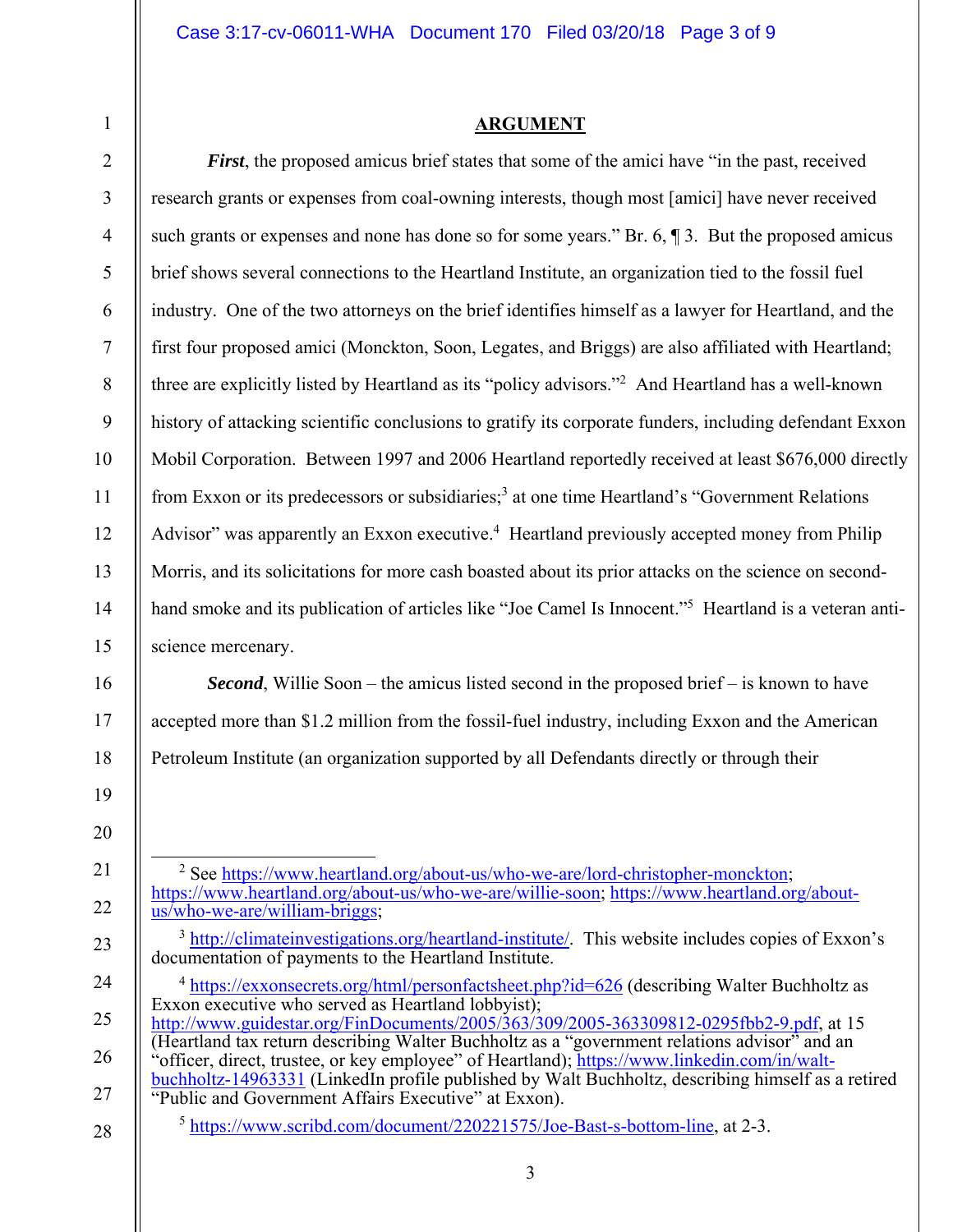## Case 3:17-cv-06011-WHA Document 170 Filed 03/20/18 Page 4 of 9

predecessors and/or operating subsidiaries, *see*, *e.g.*, Oak. Compl. ¶ 57).<sup>6</sup> As the *New York Times* has reported, Soon's correspondence with his corporate funders "described many of his scientific papers as 'deliverables' that he completed in exchange for their money." *Id.* For example, a 2008 "request for payment" from Soon to Exxon has been published, and in it Soon specifically names the climate research he performed in return for the money.<sup>7</sup> Soon's scientific papers repeatedly failed to disclose his conflict of interest, a behavior that his employer described as "inappropriate."<sup>8</sup> Simply put, Soon has received substantial sums of money for his climate "research" from Exxon, one of the parties to this action.

*Third*, the proposed amici are (with one exception) not climate scientists, and at least one of them has a history of public misstatements. Specifically:

 **Christopher Monckton.** Monckton, who has a master's degree in "Classical Architecture" and not in any branch of climate science, Br. 6, ¶ 2, has as a long history of unreliability. It appears that he has falsely claimed to be a member of the House of Lords,  $9$  and to have discovered an "invention" that "shows much promise" to cure HIV, malaria, and multiple sclerosis.<sup>10</sup> He prepared a 55-paragraph affidavit to provide what he called "expert testimony" to an American court, to show that there was only a "1 in 75 quadrillion" chance that President Obama's birth certificate was genuine.<sup>11</sup> He appears to have made misleading statements about whether an article he wrote was peer-reviewed,<sup>12</sup>

 $6$  https://www.nytimes.com/2015/02/22/us/ties-to-corporate-cash-for-climate-change-researcher-Wei-Hock-Soon.html? r=0.

7 The invoice is attached as Exhibit A.

1

2

3

4

5

6

7

8

9

10

11

12

13

14

15

16

17

18

19

20

21

22

23

24

25

- <sup>8</sup> https://www.nytimes.com/2015/02/22/us/ties-to-corporate-cash-for-climate-change-researcher-Wei-Hock-Soon.html? r=0.
	- <sup>9</sup> http://www.parliament.uk/business/news/2011/july/letter-to-viscount-monckton/.
	- $10$  https://vimeo.com/45097141, at 0:30 forward.
- <sup>11</sup> http://www.wnd.com/2012/11/win-or-lose-obama-was-not-and-is-not-the-president/; http://www.wnd.com/files/2012/11/monckton\_affidavit.pdf, ¶[ 2, 47.

26 27 <sup>12</sup> https://wattsupwiththat.com/2012/01/11/monckton-responds-to-potholer54/ (Monckton defending his claim to peer review: "The review editor reviewed it in the usual way and it was published in the July 2008 edition" and "Peer-review takes various forms"); http://www.aps.org/units/fps/newsletters/200807/monckton.cfm (editor: article in question was not

28 peer reviewed).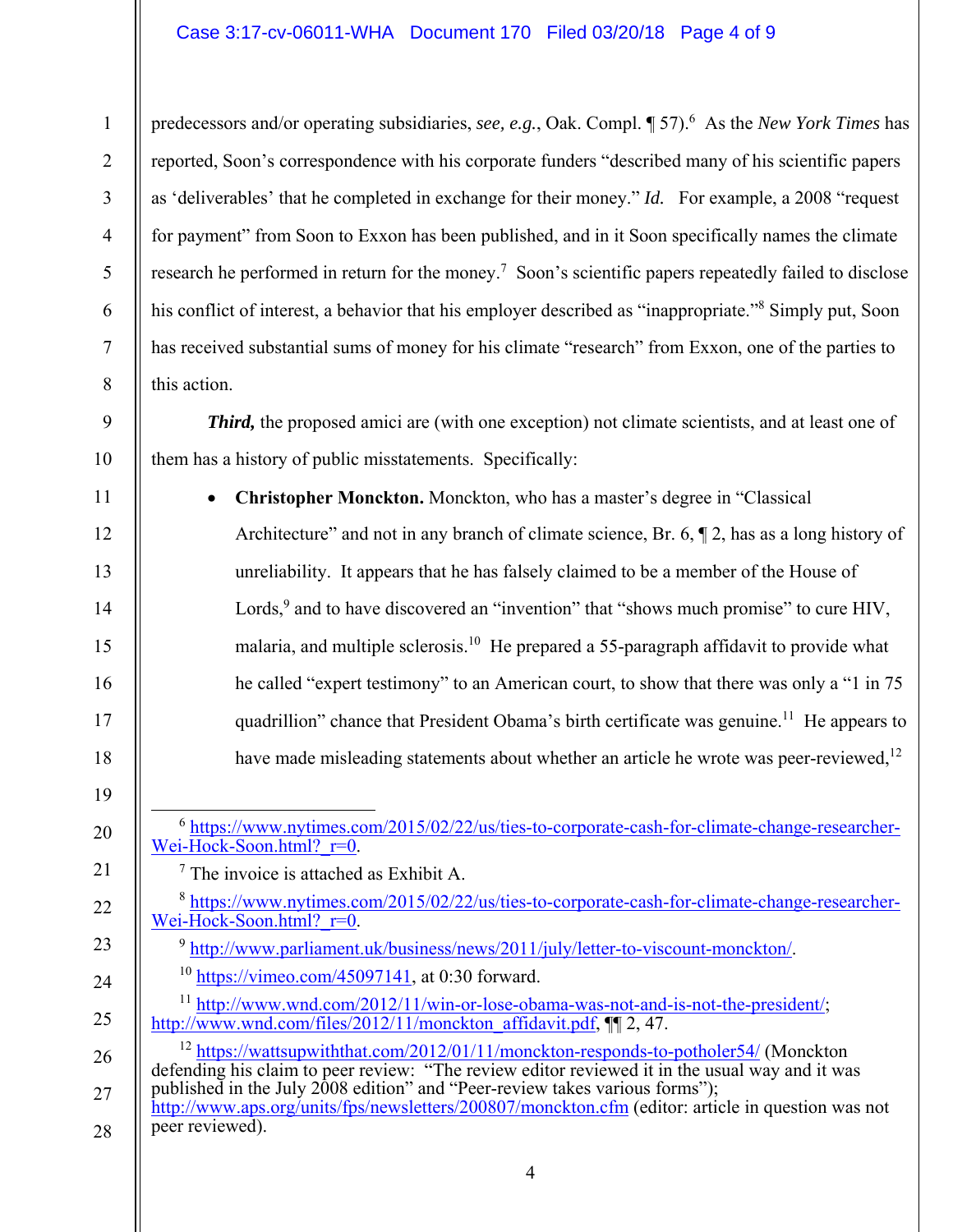1

2

3

4

5

6

7

8

9

10

11

12

13

14

15

16

17

18

19

20

21

22

23

24

25

26

and also claimed to be an "appointed expert reviewer" for the Intergovernmental Panel on Climate Change, even though he was not "appointed" by anyone, and merely signed up on the IPCC's website to submit a review of the IPCC's report.<sup>13</sup> He is a policy advisor at the Heartland Institute.14

- **Willie Soon.** Soon is an astrophysicist, not a climate scientist, and, as noted above, for years Soon took money from Exxon and the American Petroleum Institute to write about climate change. He has co-authored articles with Monckton, Legates, and Briggs,15 and is currently a policy advisor at the Heartland Institute.16
- **David Legates.** In the amicus brief, Legates identifies himself as a "former State Climatologist" for Delaware, Br. 6, ¶ 2, but he does not mention that the Delaware governor ordered him not to use that title in connection with any statement on climate change, or that he was eventually asked to resign that position by officials at the University of Delaware.<sup>17</sup> He is a research fellow at the Independent Institute (which previously received funding from Exxon and other fossil fuel interests), has previously been affiliated with the George C. Marshall Institute (another denialist group funded in the past by Exxon), and has given talks at the Heartland Institute.<sup>18</sup> He also frequently co-authors papers with Monckton, Soon and/or Briggs.
- <sup>13</sup> https://www.desmogblog.com/2012/11/01/climate-science-denialist-lord-monckton-s-ipccappointment-wasn-t; http://www.wnd.com/2012/10/global-warming-did-not-cause-sandy/.
	- <sup>14</sup> https://www.heartland.org/about-us/who-we-are/lord-christopher-monckton.

<sup>15</sup> *See, e.g.*, https://www.theguardian.com/environment/climate-consensus-97-percent/2015/jun/03/research-downplaying-impending-global-warming-is-overturned.

<sup>16</sup> https://www.heartland.org/about-us/who-we-are/willie-soon.

- <sup>17</sup> https://www.usatoday.com/story/news/2015/02/26/uds-david-legates-caught-climate-changecontroversy/24090273/; *see also* https://www.desmogblog.com/david-legates-asked-step-downdelaware-state-climatologist.
- $18 \text{ http://www.independent.org/aboutus/person detail.asp?id=949 (Legates website with}$ Independent Institute); https://www.desmogblog.com/independent-institute (Exxon funding of Independent Institute); https://web.archive.org/web/20110808025719/http://www.marshall.org/pdf/materials/207.pdf;
- 27 28 (Marshall Institute talk by Legates); https://web.archive.org/web/20161125020736/http://marshall.org/events/shattered-consensus-fourauthors-discuss-their-new-book-on-climate-science/ (Marshall Institute book co-authored by
- Legates); https://www.desmogblog.com/george-c-marshall-institute (Exxon's funding of Marshall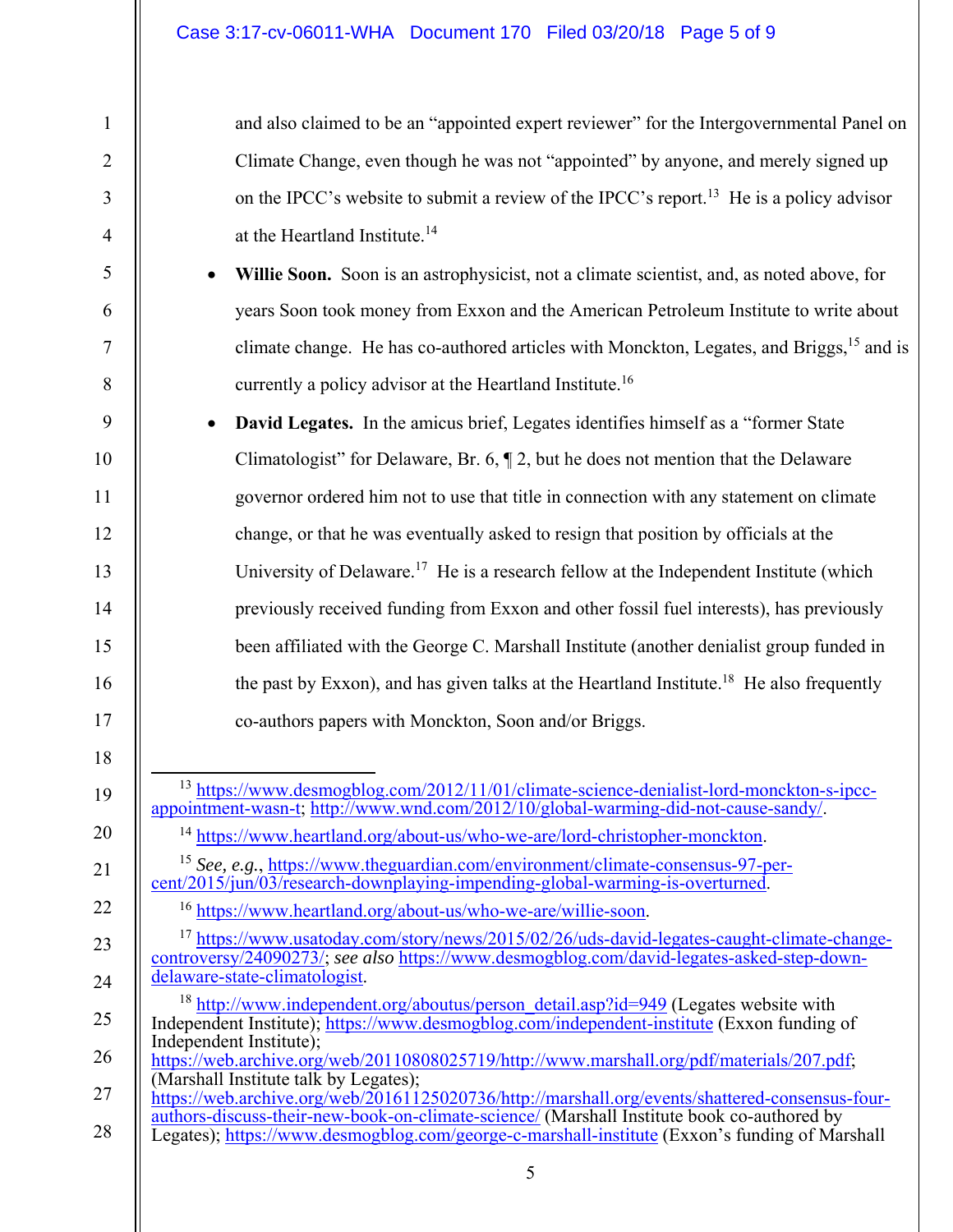| $\mathbf{1}$   | William Briggs. Briggs is a former adjunct professor of statistics at Cornell's medical                                                                                                                                                                                               |
|----------------|---------------------------------------------------------------------------------------------------------------------------------------------------------------------------------------------------------------------------------------------------------------------------------------|
| $\overline{2}$ | school, who describes his specialty as "uncertainty analysis of all kinds"; his published                                                                                                                                                                                             |
| 3              | work on climate change is almost entirely pieces co-authored with Monckton and/or                                                                                                                                                                                                     |
| $\overline{4}$ | Soon. <sup>19</sup> He is a "policy advisor" on climate change at the Heartland Institute. <sup>20</sup>                                                                                                                                                                              |
| 5              | The others. The remaining five amici (many of whom appear to be Monckton's frequent                                                                                                                                                                                                   |
| 6              | collaborators) are "electronics engineer[s]," a "specialist in the electricity supply                                                                                                                                                                                                 |
| $\overline{7}$ | industry," a lecturer in "applied control theory," and a college student. Br. 6, $\llbracket 2$ .                                                                                                                                                                                     |
| $8\,$          | <b>Fourth</b> , at least two of the individuals who have proposed filing a presentation in response to                                                                                                                                                                                |
| 9              | the Court's tutorial request - William Happer and Richard S. Lindzen - are affiliated with an                                                                                                                                                                                         |
| 10             | organization called the "CO <sub>2</sub> Coalition." Both Mr. Happer and Mr. Lindzen are currently members                                                                                                                                                                            |
| 11             | of the CO <sub>2</sub> Coalition's board of directors. <sup>21</sup> Other members of the Coalition's board include retired                                                                                                                                                           |
| 12             | Exxon employees with backgrounds in business, communications and marketing. <sup>22</sup> Another board of                                                                                                                                                                            |
| 13             | directors member, Norman Rogers, is a "policy advisor" to the Heartland Institute, the organization                                                                                                                                                                                   |
| 14             | discussed above. <sup>23</sup>                                                                                                                                                                                                                                                        |
| 15             | <b>CONCLUSION</b>                                                                                                                                                                                                                                                                     |
| 16             | The People wish to make the Court aware that the amici are, with a single exception, not                                                                                                                                                                                              |
| 17             | climate scientists, and that some of them have been paid directly or indirectly by the Defendants.                                                                                                                                                                                    |
| 18             | But the People do not oppose the filing of the amicus brief or the proposed presentation.                                                                                                                                                                                             |
| 19             | Dated: March 20, 2018<br>Respectfully submitted,                                                                                                                                                                                                                                      |
| 20<br>21       | ** /s/ Erin Bernstein<br>BARBARA J. PARKER (State Bar #069722)<br><b>City Attorney</b>                                                                                                                                                                                                |
| 22<br>23       | Institute); http://www.nytimes.com/2003/05/28/business/exxon-backs-groups-that-question-global-<br>warming.html (same); https://www.heartland.org/multimedia/videos/david-legates-iccc1 (Legates<br>talk at Heartland Institute); https://www.youtube.com/watch?v= JmX8BjKILc (same). |

<sup>19</sup> http://wmbriggs.com/public/briggs\_cv.pdf; http://wmbriggs.com/contact/.

<sup>20</sup> https://www.heartland.org/about-us/who-we-are/william-briggs.

<sup>21</sup> http://co2coalition.org/about/.

24

25

26

27

28

<sup>22</sup> http://co2coalition.org/members/bruce-everett-phd/; http://co2coalition.org/members/lorraineyapps-cohen/; https://web.archive.org/web/20170215232924/http://co2coalition.org/about/membersof-the-co2-coalition/#1463142183603-4fb55d6d-de33.

<sup>23</sup> http://co2coalition.org/members/norman-rogers/.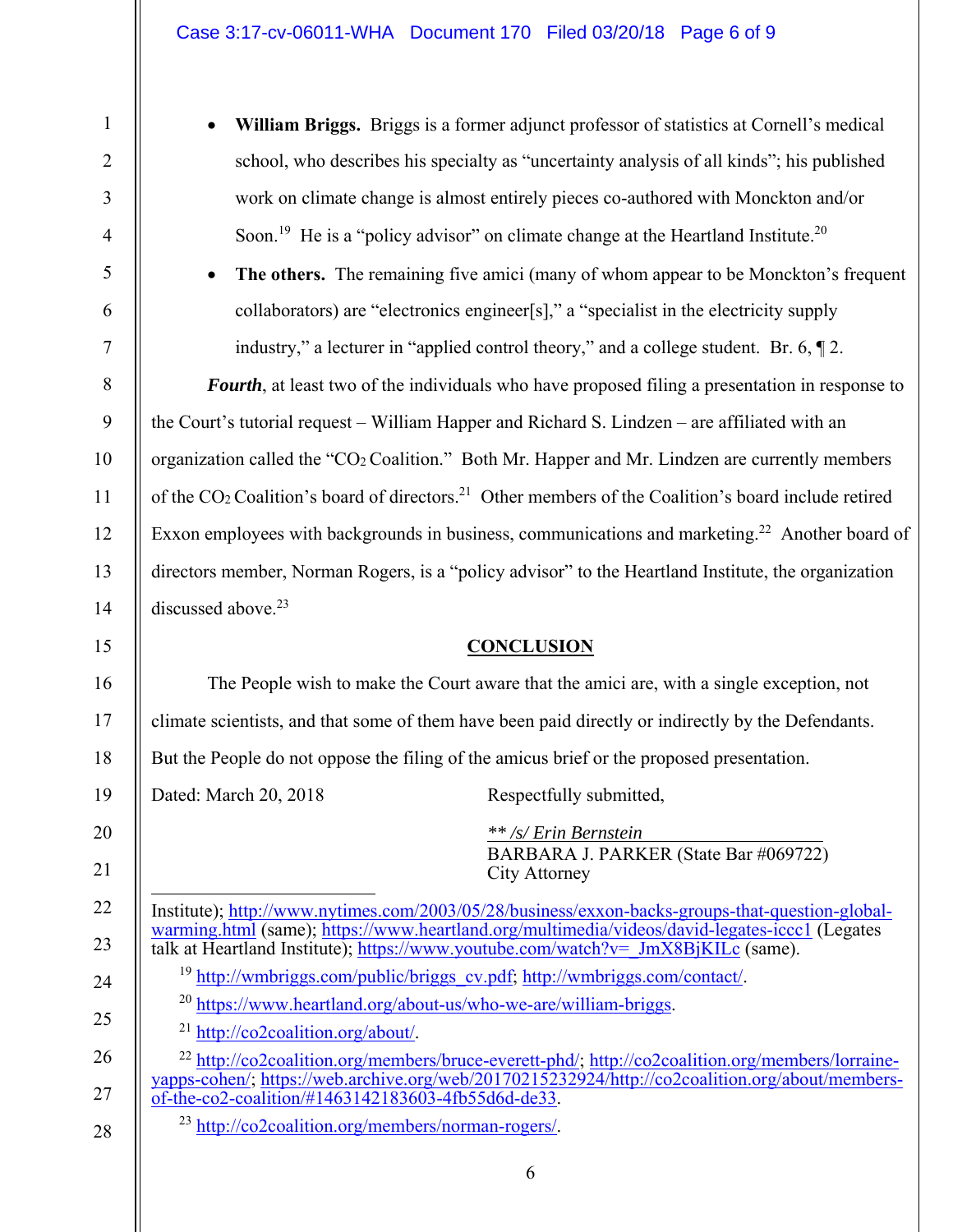| $\mathbf{1}$   | MARIA BEE (State Bar #167716)                                                                             |
|----------------|-----------------------------------------------------------------------------------------------------------|
| $\overline{2}$ | Special Counsel<br>ERIN BERNSTEIN (State Bar #231539)                                                     |
| 3              | Supervising Deputy City Attorney<br>MALIA MCPHERSON (State Bar #313918)                                   |
| 4              | Attorney<br>One Frank H. Ogawa Plaza, 6th Floor                                                           |
| 5              | Oakland, California 94612<br>Telephone: (510) 238-3601                                                    |
| 6              | Facsimile: (510) 238-6500<br>Email: ebernstein@oaklandcityattorney.org                                    |
| 7              | <b>Attorneys for The People</b>                                                                           |
| 8              |                                                                                                           |
|                | ** Pursuant to Civ. L.R. $5-1(i)(3)$ , the electronic<br>filer has obtained approval from this signatory. |
| 9              | ** /s/ Matthew D. Goldberg                                                                                |
| 10             | DENNIS J. HERRERA, State Bar #139669<br><b>City Attorney</b>                                              |
| 11             | RONALD P. FLYNN, State Bar #184186                                                                        |
| 12             | Chief Deputy City Attorney<br>YVONNE R. MERÉ, State Bar #173594                                           |
| 13             | Chief of Complex and Affirmative Litigation<br>ROBB W. KAPLA, State Bar #238896                           |
| 14             | Deputy City Attorney<br>MATTHEW D. GOLDBERG, State Bar #240776                                            |
| 15             | Deputy City Attorney<br>City Hall, Room 234                                                               |
| 16             | 1 Dr. Carlton B. Goodlett Place<br>San Francisco, California 94102-4602                                   |
| 17             | Telephone: (415) 554-4748                                                                                 |
| 18             | Facsimile: (415) 554-4715<br>Email: matthew.goldberg@sfcityatty.org                                       |
| 19             | <b>Attorneys for The People</b>                                                                           |
| 20             | ** Pursuant to Civ. L.R. $5-1(i)(3)$ , the electronic                                                     |
|                | filer has obtained approval from this signatory.                                                          |
| 21             | /s/ Steve W. Berman<br>STEVE W. BERMAN (pro hac vice)                                                     |
| 22             | steve@hbsslaw.com<br><b>HAGENS BERMAN SOBOL SHAPIRO LLP</b>                                               |
| 23             | 1918 Eighth Ave. Suite 3300                                                                               |
| 24             | Seattle, Washington 98101<br>Telephone: (206) 623-7292                                                    |
| 25             | Facsimile: (206) 623-0594                                                                                 |
| 26             | SHANA E. SCARLETT (State Bar #217895)<br><b>HAGENS BERMAN SOBOL SHAPIRO LLP</b>                           |
| 27             | 715 Hearst Avenue, Suite 202<br>Berkeley, California 94710                                                |
| 28             | Telephone: (510) 725-3000                                                                                 |
|                | 7                                                                                                         |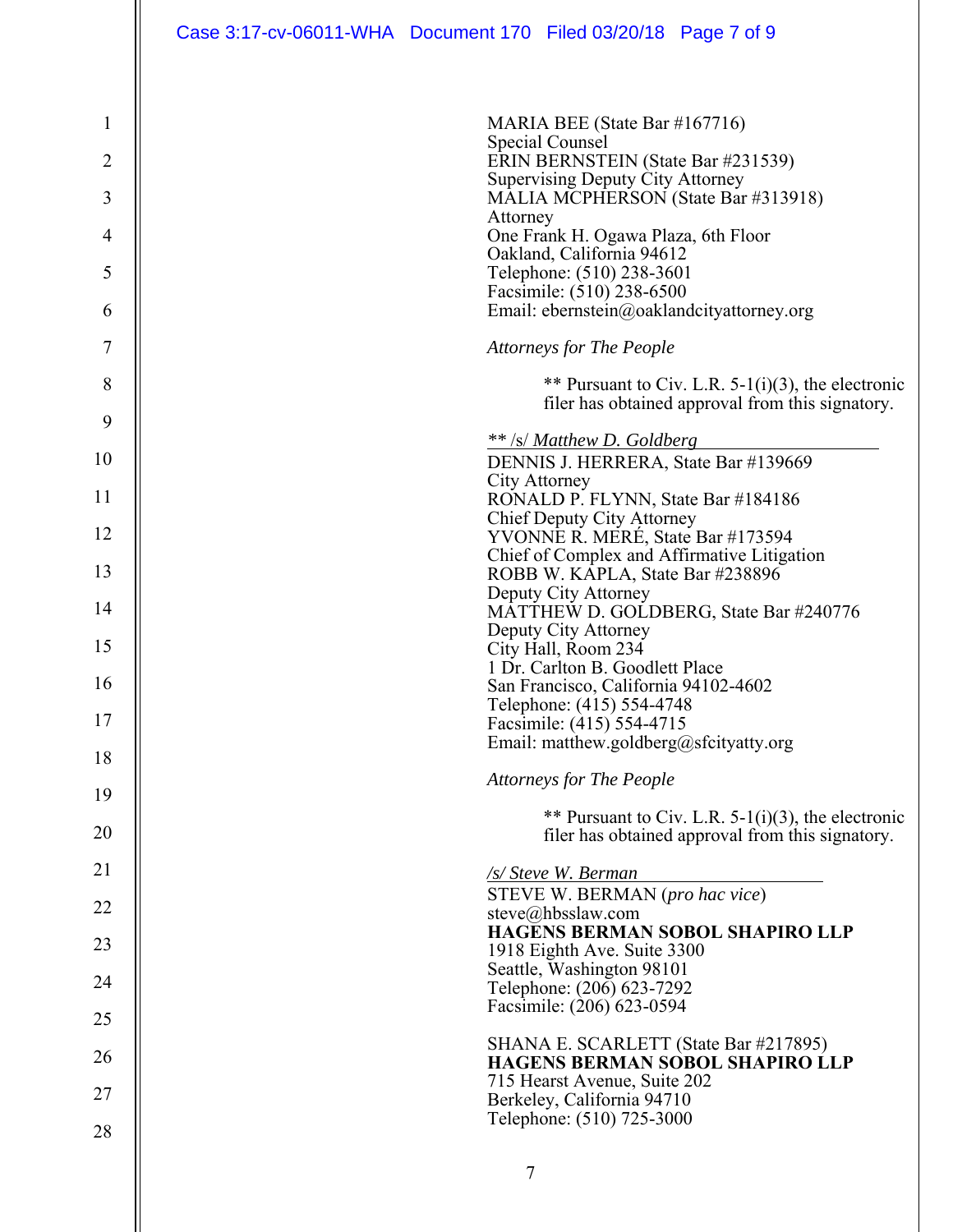|                 | Case 3:17-cv-06011-WHA Document 170 Filed 03/20/18 Page 8 of 9                               |
|-----------------|----------------------------------------------------------------------------------------------|
|                 |                                                                                              |
| $\mathbf{1}$    | Facsimile: (510) 725-3001                                                                    |
| $\overline{2}$  | MATTHEW F. PAWA (pro hac vice)                                                               |
| 3               | mattp@hbsslaw.com<br>BENJAMIN A. KRASS (pro hac vice)                                        |
| $\overline{4}$  | benk@hbsslaw.com<br>HAGENS BERMAN SOBOL SHAPIRO LLP<br>1280 Centre Street, Suite 230         |
| $\mathfrak{S}$  | Newton Centre, Massachusetts 02459<br>Telephone: (617) 641-9550<br>Facsimile: (617) 641-9551 |
| 6               |                                                                                              |
| $\overline{7}$  | Of Counsel Attorneys for The People                                                          |
| $8\,$           |                                                                                              |
| $\overline{9}$  |                                                                                              |
| 10              |                                                                                              |
| 11              |                                                                                              |
| 12              |                                                                                              |
| 13              |                                                                                              |
| 14              |                                                                                              |
| 15              |                                                                                              |
| 16              |                                                                                              |
| $17$            |                                                                                              |
| $18\,$          |                                                                                              |
| 19              |                                                                                              |
| 20              |                                                                                              |
| $\overline{21}$ |                                                                                              |
| 22              |                                                                                              |
| 23              |                                                                                              |
| 24              |                                                                                              |
| 25              |                                                                                              |
| 26              |                                                                                              |
| 27              |                                                                                              |
| $28\,$          |                                                                                              |
|                 | $\,$ $\,$                                                                                    |
|                 |                                                                                              |